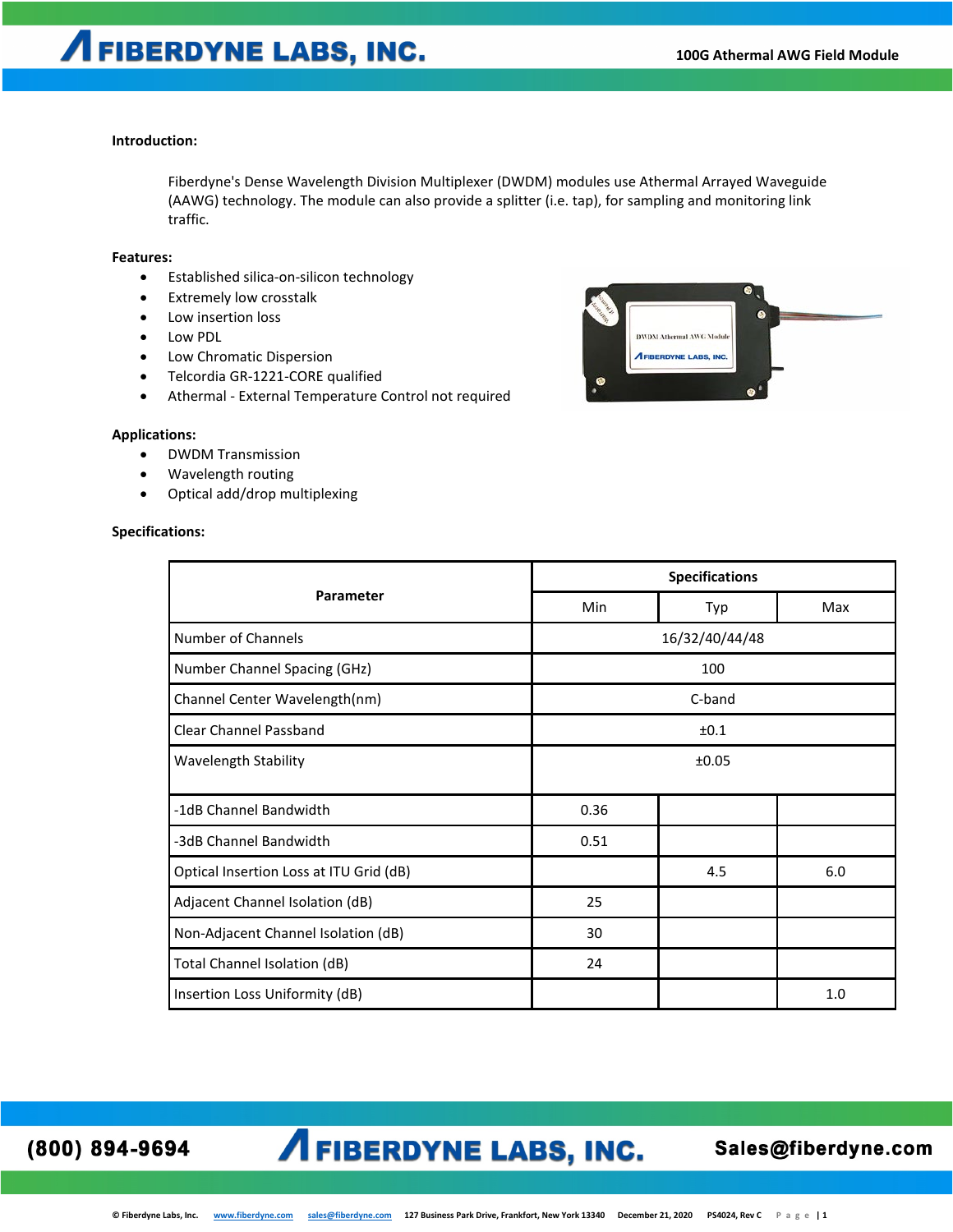|                                                        | <b>Specifications</b> |                 |       |  |  |  |
|--------------------------------------------------------|-----------------------|-----------------|-------|--|--|--|
| Parameter                                              | Min                   | Typ             | Max   |  |  |  |
| Directivity (Max Only) (dB)                            | 40                    |                 |       |  |  |  |
| Insertion Loss Ripple (dB)                             |                       |                 | 1.0   |  |  |  |
| Optical Return Loss (dB)                               | 40                    |                 |       |  |  |  |
| Polarization Dependent Loss in Clear Channel Band (dB) |                       | 0.3             | 0.5   |  |  |  |
| Polarization Mode Dispersion (ps)                      |                       |                 | 0.5   |  |  |  |
| Maximum Optical Power (dBm)                            |                       |                 | 23    |  |  |  |
| MUX / DEMUX Input / Output Monitoring Range (dBm)      | $-35$                 |                 | $+23$ |  |  |  |
| Operating Temperature (C°)                             | $-5$                  | $+25$           | +65   |  |  |  |
| <b>Operating Humidity (%RH)</b>                        | 5                     |                 | 95    |  |  |  |
| Storage Temperature (C°)                               | $-40$                 |                 | $+85$ |  |  |  |
| Storage Humidity (%RH)                                 | 5                     |                 | 95    |  |  |  |
| Package Size (mm)                                      | L120 x W70 x H10      |                 |       |  |  |  |
| Size between Screws (mm)                               |                       | $110 \times 60$ |       |  |  |  |

\*IL Represents the worst case over+/-0.1nm window around the ITU wavelength.

\*PDL was measured on average polarization over a +/-0.1nm window around the ITU wavelength.

\*Specifications may change without notice.

**Available in several Channel Configurations. Contact Fiberdyne Sales at [sales@fiberdyne.com](mailto:sales@fiberdyne.com) for your specific requirements.**

**Note: Can be used as Mux or Demux**

(800) 894-9694

## **AFIBERDYNE LABS, INC.**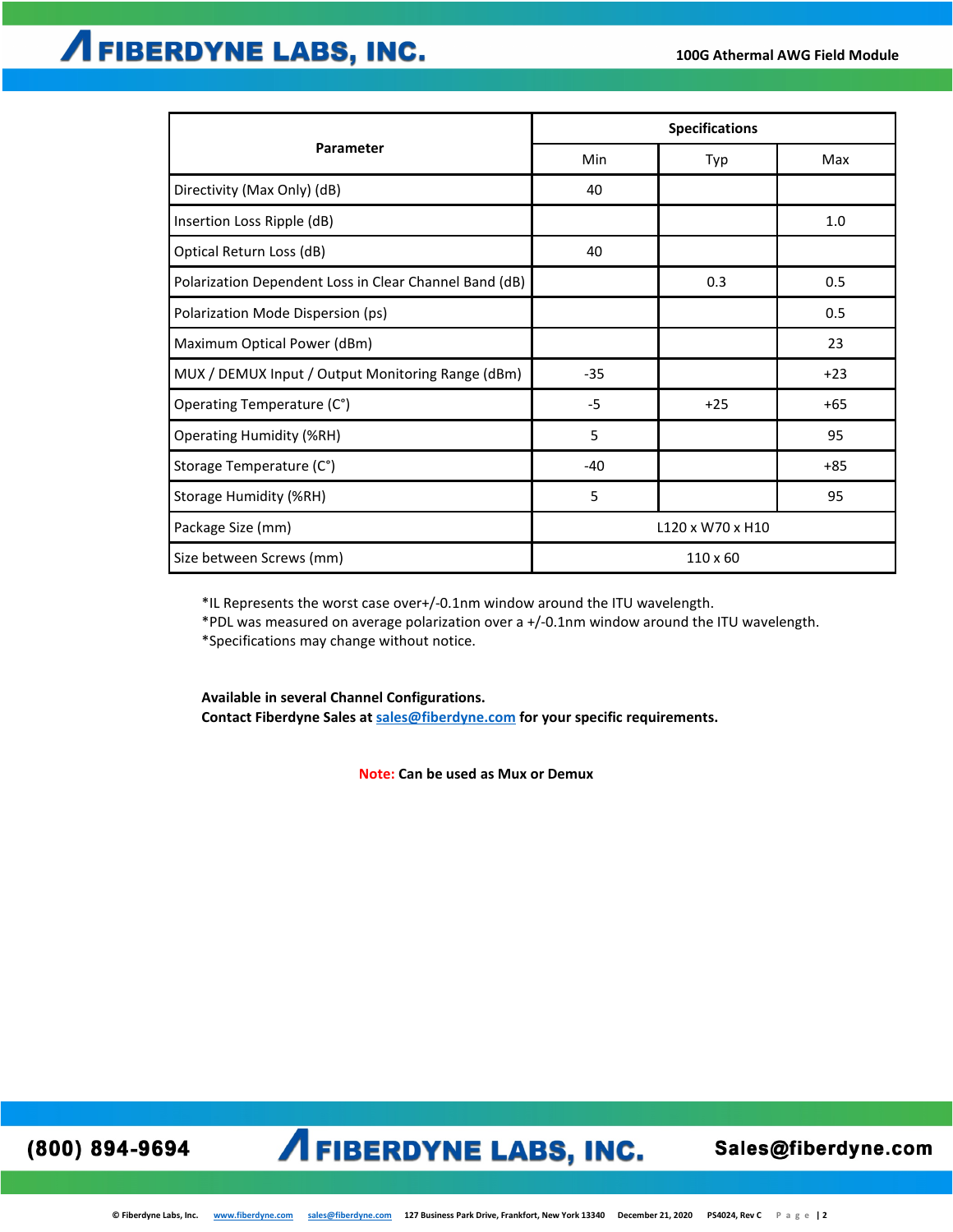| <b>Part Number</b> | <b>Description</b>                                                               | Wavelength | Channel | <b>Size</b>    | <b>Connector</b> |
|--------------------|----------------------------------------------------------------------------------|------------|---------|----------------|------------------|
| FRX-1000           | Arrayed waveguide grating DWDM,<br>blue, athermal, wideband,<br>100GHZ, 1 meter, | 1529.55    | 16      | 120x70x10.5 mm | LC/UPC           |
| FRX-1001           | Arrayed waveguide grating DWDM,<br>blue, athermal, wideband,<br>100GHZ, 1 meter, | 1529.55    | 16      | 120x70x10.5 mm | LC/APC           |
| FRX-1002           | Arrayed waveguide grating DWDM,<br>blue, athermal, wideband,<br>100GHZ, 1 meter, | 1529.55    | 16      | 120x70x10.5 mm | SC/UPC           |
| FRX-1003           | Arrayed waveguide grating DWDM,<br>blue, athermal, wideband,<br>100GHZ, 1 meter, | 1529.55    | 16      | 120x70x10.5 mm | SC/APC           |

### **AWG DWDM Field Modules** *Blue*

### **AWG DWDM Field Modules** *Red*

| <b>Part Number</b> | <b>Description</b>                                                              | Wavelength | <b>Channel</b> | <b>Size</b>    | <b>Connector</b> |
|--------------------|---------------------------------------------------------------------------------|------------|----------------|----------------|------------------|
| FRX-1020           | Arrayed waveguide grating DWDM,<br>red, athermal, wideband,<br>100GHZ, 1 meter, | 1548.52    | 16             | 120x70x10.5 mm | LC/UPC           |
| FRX-1021           | Arrayed waveguide grating DWDM,<br>red, athermal, wideband,<br>100GHZ, 1 meter, | 1548.52    | 16             | 120x70x10.5 mm | LC/APC           |
| FRX-1022           | Arrayed waveguide grating DWDM,<br>red, athermal, wideband,<br>100GHZ, 1 meter, | 1548.52    | 16             | 120x70x10.5 mm | SC/UPC           |
| FRX-1023           | Arrayed waveguide grating DWDM,<br>red, athermal, wideband,<br>100GHZ, 1 meter, | 1548.52    | 16             | 120x70x10.5 mm | SC/APC           |

### **AWG DWDM Field Modules**

| <b>Part Number</b> | <b>Description</b>                                                         | Wavelength | <b>Channel</b> | <b>Size</b>    | Connector |
|--------------------|----------------------------------------------------------------------------|------------|----------------|----------------|-----------|
| FRX-1040           | Arrayed waveguide grating DWDM,<br>athermal, wideband,<br>100GHZ, 1 meter, | 1529.55    | 40             | 120x70x10.5 mm | LC/UPC    |
| FRX-1041           | Arrayed waveguide grating DWDM,<br>athermal, wideband,<br>100GHZ, 1 meter, | 1529.55    | 40             | 120x70x10.5 mm | LC/APC    |
| FRX-1042           | Arrayed waveguide grating DWDM,<br>athermal, wideband,<br>100GHZ, 1 meter, | 1529.55    | 40             | 120x70x10.5 mm | SC/UPC    |
| FRX-1043           | Arrayed waveguide grating DWDM,<br>athermal, wideband,<br>100GHZ, 1 meter, | 1529.55    | 40             | 120x70x10.5 mm | SC/APC    |

(800) 894-9694

## **AFIBERDYNE LABS, INC.**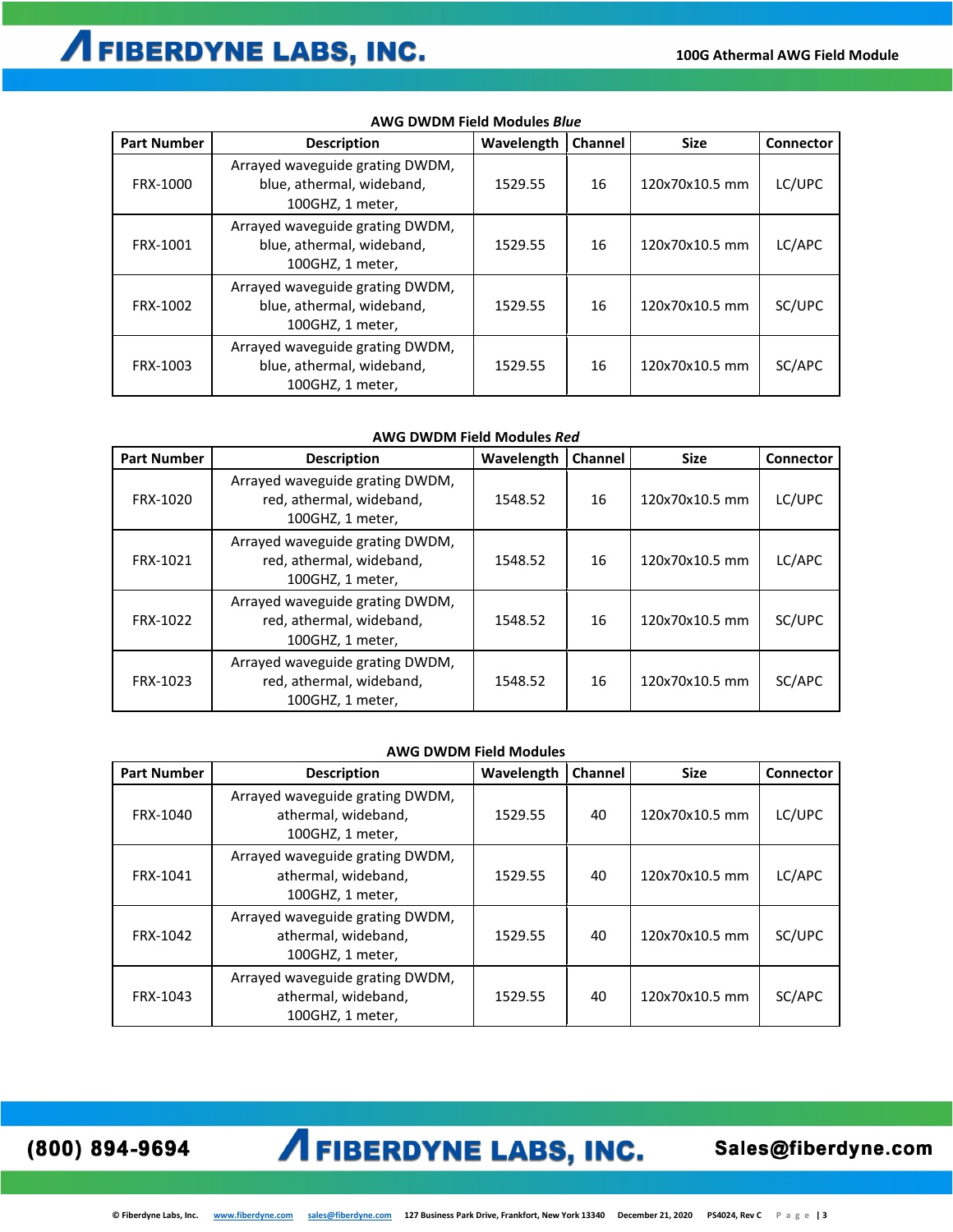| <b>Part Number</b> | <b>Description</b>                                                         | Wavelength | Channel | <b>Size</b>    | Connector |
|--------------------|----------------------------------------------------------------------------|------------|---------|----------------|-----------|
| FRX-1060           | Arrayed waveguide grating DWDM,<br>athermal, wideband,<br>100GHZ, 1 meter, | 1530.33    | 40      | 120x70x10.5 mm | LC/UPC    |
| FRX-1061           | Arrayed waveguide grating DWDM,<br>athermal, wideband,<br>100GHZ, 1 meter, | 1530.33    | 40      | 120x70x10.5 mm | LC/APC    |
| FRX-1062           | Arrayed waveguide grating DWDM,<br>athermal, wideband,<br>100GHZ, 1 meter, | 1530.33    | 40      | 120x70x10.5 mm | SC/UPC    |
| FRX-1063           | Arrayed waveguide grating DWDM,<br>athermal, wideband,<br>100GHZ, 1 meter, | 1530.33    | 40      | 120x70x10.5 mm | SC/APC    |

### **AWG DWDM Field Modules**

### **AWG DWDM Field Modules**

| <b>Part Number</b> | <b>Description</b>                                                         | Wavelength | <b>Channel</b> | <b>Size</b>    | <b>Connector</b> |
|--------------------|----------------------------------------------------------------------------|------------|----------------|----------------|------------------|
| FRX-1080           | Arrayed waveguide grating DWDM,<br>athermal, wideband,<br>100GHZ, 1 meter, | 1529.94    | 40             | 120x70x10.5 mm | LC/UPC           |
| FRX-1081           | Arrayed waveguide grating DWDM,<br>athermal, wideband,<br>100GHZ, 1 meter, | 1529.94    | 40             | 120x70x10.5 mm | LC/APC           |
| FRX-1082           | Arrayed waveguide grating DWDM,<br>athermal, wideband,<br>100GHZ, 1 meter, | 1529.94    | 40             | 120x70x10.5 mm | SC/UPC           |
| FRX-1083           | Arrayed waveguide grating DWDM,<br>athermal, wideband,<br>100GHZ, 1 meter, | 1529.94    | 40             | 120x70x10.5 mm | SC/APC           |

### **AWG DWDM Field Modules**

| <b>Part Number</b> | <b>Description</b>                                                         | Wavelength | <b>Channel</b> | <b>Size</b>    | <b>Connector</b> |
|--------------------|----------------------------------------------------------------------------|------------|----------------|----------------|------------------|
| FRX-1100           | Arrayed waveguide grating DWDM,<br>athermal, wideband,<br>100GHZ, 1 meter, | 1529.16    | 40             | 120x70x10.5 mm | LC/UPC           |
| FRX-1101           | Arrayed waveguide grating DWDM,<br>athermal, wideband,<br>100GHZ, 1 meter, | 1529.16    | 40             | 120x70x10.5 mm | LC/APC           |
| FRX-1102           | Arrayed waveguide grating DWDM,<br>athermal, wideband,<br>100GHZ, 1 meter, | 1529.16    | 40             | 120x70x10.5 mm | SC/UPC           |
| FRX-1103           | Arrayed waveguide grating DWDM,<br>athermal, wideband,<br>100GHZ. 1 meter. | 1529.16    | 40             | 120x70x10.5 mm | SC/APC           |

(800) 894-9694

# **AFIBERDYNE LABS, INC.**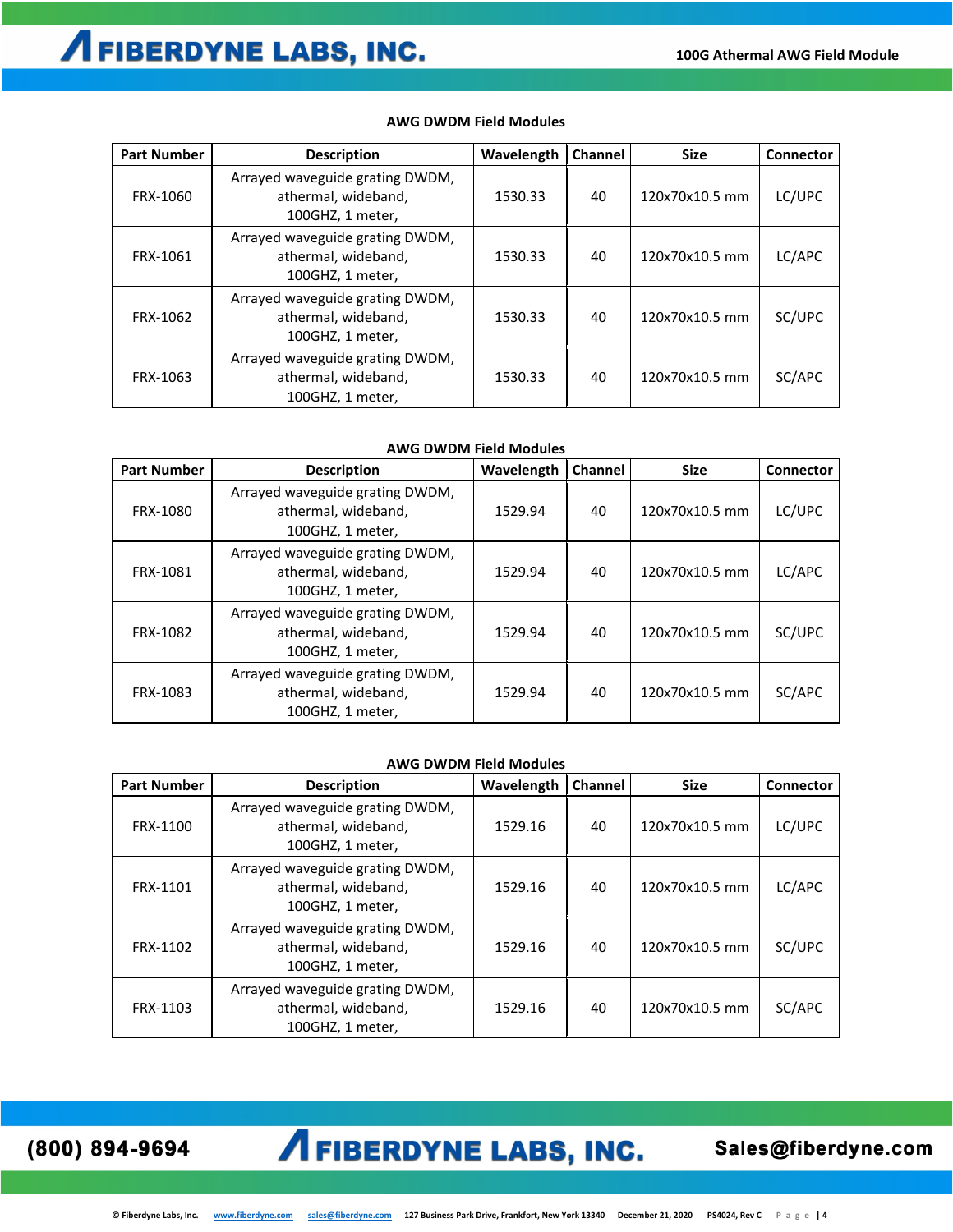# **AFIBERDYNE LABS, INC.**

| <b>Part Number</b> | <b>Description</b>                                                         | Wavelength | Channel | <b>Size</b>    | <b>Connector</b> |
|--------------------|----------------------------------------------------------------------------|------------|---------|----------------|------------------|
| FRX-1120           | Arrayed waveguide grating DWDM,<br>athermal, wideband,<br>100GHZ, 1 meter, | 1530.73    | 40      | 120x70x10.5 mm | LC/UPC           |
| FRX-1121           | Arrayed waveguide grating DWDM,<br>athermal, wideband,<br>100GHZ, 1 meter, | 1530.73    | 40      | 120x70x10.5 mm | LC/APC           |
| FRX-1122           | Arrayed waveguide grating DWDM,<br>athermal, wideband,<br>100GHZ, 1 meter, | 1530.73    | 40      | 120x70x10.5 mm | SC/UPC           |
| FRX-1123           | Arrayed waveguide grating DWDM,<br>athermal, wideband,<br>100GHZ, 1 meter, | 1530.73    | 40      | 120x70x10.5 mm | SC/APC           |

### **AWG DWDM Field Modules**

### **AWG DWDM Field Modules**

| <b>Part Number</b> | <b>Description</b>                                                                | Wavelength | Channel | <b>Size</b>    | Connector |
|--------------------|-----------------------------------------------------------------------------------|------------|---------|----------------|-----------|
| FRX-1140           | Arrayed waveguide grating DWDM,<br>athermal, wideband,<br>100GHZ, 1 meter, L-Band | 1569.59    | 40      | 120x70x10.5 mm | LC/UPC    |
| FRX-1141           | Arrayed waveguide grating DWDM,<br>athermal, wideband,<br>100GHZ, 1 meter, L-Band | 1569.59    | 40      | 120x70x10.5 mm | LC/APC    |
| FRX-1142           | Arrayed waveguide grating DWDM,<br>athermal, wideband,<br>100GHZ, 1 meter, L-Band | 1569.59    | 40      | 120x70x10.5 mm | SC/UPC    |
| FRX-1143           | Arrayed waveguide grating DWDM,<br>athermal, wideband,<br>100GHZ, 1 meter, L-Band | 1569.59    | 40      | 120x70x10.5 mm | SC/APC    |

### **AWG DWDM Field Modules**

| <b>Part Number</b> | <b>Description</b>                                                                | Wavelength | <b>Channel</b> | <b>Size</b>    | Connector |
|--------------------|-----------------------------------------------------------------------------------|------------|----------------|----------------|-----------|
| FRX-1160           | Arrayed waveguide grating DWDM,<br>athermal, wideband,<br>100GHZ, 1 meter, L-Band | 1567.95    | 44             | 120x70x10.5 mm | LC/UPC    |
| FRX-1161           | Arrayed waveguide grating DWDM,<br>athermal, wideband,<br>100GHZ, 1 meter, L-Band | 1567.95    | 44             | 120x70x10.5 mm | LC/APC    |
| FRX-1162           | Arrayed waveguide grating DWDM,<br>athermal, wideband,<br>100GHZ, 1 meter, L-Band | 1567.95    | 44             | 120x70x10.5 mm | SC/UPC    |
| FRX-1163           | Arrayed waveguide grating DWDM,<br>athermal, wideband,<br>100GHZ, 1 meter, L-Band | 1567.95    | 44             | 120x70x10.5 mm | SC/APC    |

(800) 894-9694

## **AFIBERDYNE LABS, INC.**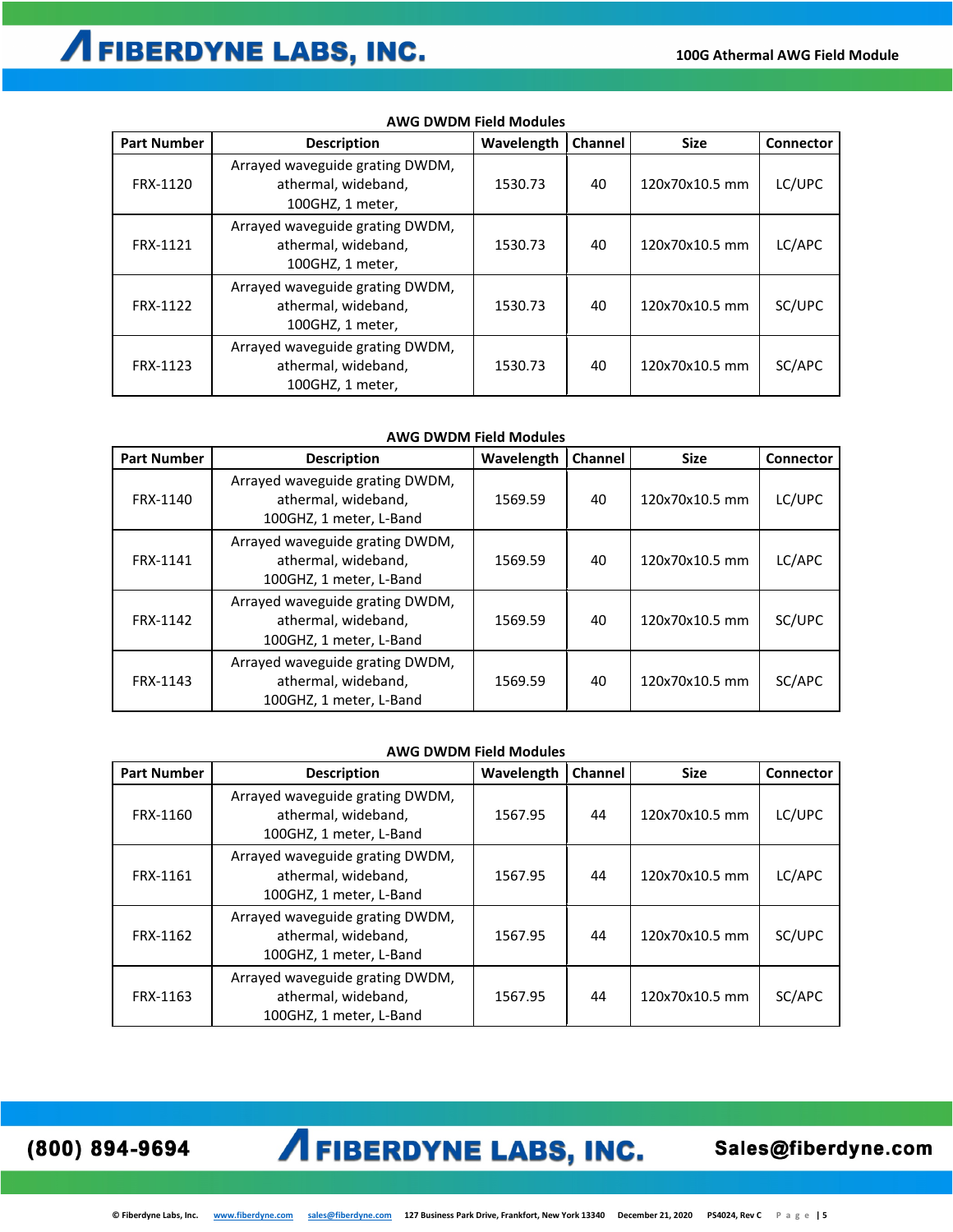| <b>Part Number</b> | <b>Description</b>                                                        | Wavelength | <b>Channel</b> | <b>Size</b>    | <b>Connector</b> |
|--------------------|---------------------------------------------------------------------------|------------|----------------|----------------|------------------|
| FRX-1180           | Arrayed waveguide grating DWDM,<br>athermal, wideband,<br>100GHZ, 1 meter | 1529.16    | 44             | 120x70x10.5 mm | LC/UPC           |
| FRX-1181           | Arrayed waveguide grating DWDM,<br>athermal, wideband,<br>100GHZ, 1 meter | 1529.16    | 44             | 120x70x10.5 mm | LC/APC           |
| FRX-1182           | Arrayed waveguide grating DWDM,<br>athermal, wideband,<br>100GHZ, 1 meter | 1529.16    | 44             | 120x70x10.5 mm | SC/UPC           |
| FRX-1183           | Arrayed waveguide grating DWDM,<br>athermal, wideband,<br>100GHZ, 1 meter | 1529.16    | 44             | 120x70x10.5 mm | SC/APC           |

#### **AWG DWDM Field Modules**

### **AWG DWDM Field Modules**

| <b>Part Number</b> | <b>Description</b>                                                        | Wavelength | Channel | <b>Size</b>    | Connector |
|--------------------|---------------------------------------------------------------------------|------------|---------|----------------|-----------|
| FRX-1200           | Arrayed waveguide grating DWDM,<br>athermal, wideband,<br>100GHZ, 1 meter | 1529.55    | 44      | 120x70x10.5 mm | LC/UPC    |
| FRX-1201           | Arrayed waveguide grating DWDM,<br>athermal, wideband,<br>100GHZ, 1 meter | 1529.55    | 44      | 120x70x10.5 mm | LC/APC    |
| FRX-1202           | Arrayed waveguide grating DWDM,<br>athermal, wideband,<br>100GHZ, 1 meter | 1529.55    | 44      | 120x70x10.5 mm | SC/UPC    |
| FRX-1203           | Arrayed waveguide grating DWDM,<br>athermal, wideband,<br>100GHZ, 1 meter | 1529.55    | 44      | 120x70x10.5 mm | SC/APC    |

### **AWG DWDM Field Modules**

| <b>Part Number</b> | <b>Description</b>                                                        | Wavelength | Channel | <b>Size</b>    | <b>Connector</b> |
|--------------------|---------------------------------------------------------------------------|------------|---------|----------------|------------------|
| FRX-1220           | Arrayed waveguide grating DWDM,<br>athermal, wideband,<br>100GHZ, 1 meter | 1530.33    | 44      | 120x70x10.5 mm | LC/UPC           |
| FRX-1221           | Arrayed waveguide grating DWDM,<br>athermal, wideband,<br>100GHZ, 1 meter | 1530.33    | 44      | 120x70x10.5 mm | LC/APC           |
| FRX-1222           | Arrayed waveguide grating DWDM,<br>athermal, wideband,<br>100GHZ, 1 meter | 1530.33    | 44      | 120x70x10.5 mm | SC/UPC           |
| FRX-1223           | Arrayed waveguide grating DWDM,<br>athermal, wideband,<br>100GHZ, 1 meter | 1530.33    | 44      | 120x70x10.5 mm | SC/APC           |

(800) 894-9694

# **AFIBERDYNE LABS, INC.**